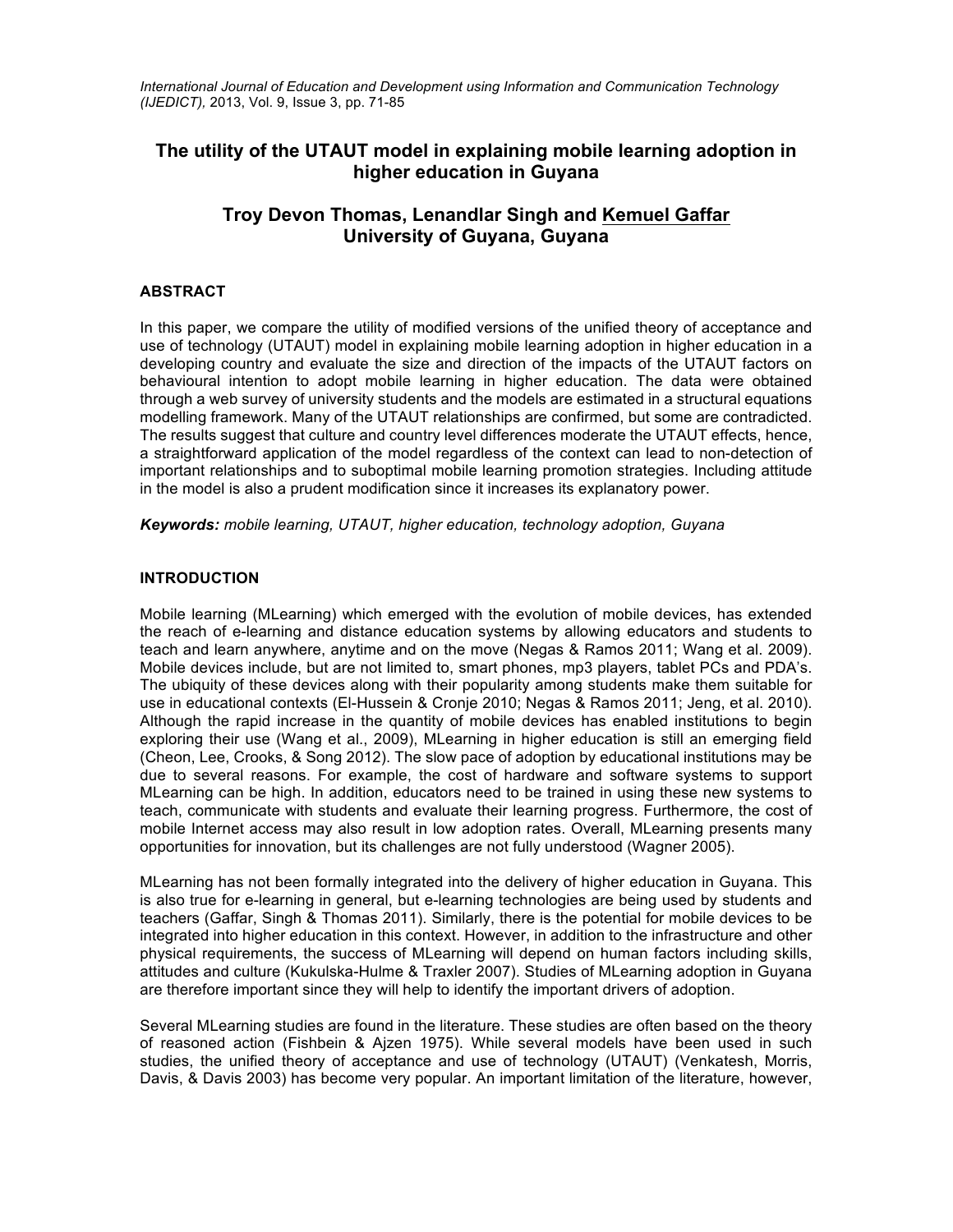is that MLearning and technology adoption studies in general are done most often in Western contexts (Schepers & Wetzels 2007; Traxler 2007). This creates a relative paucity of evidence about whether the model relationships hold elsewhere. Given that measurements and the relationships among measures can be moderated by culture and country variables (Van de Vijver & Leung 1997), straightforward application of the UTAUT model in non-Western contexts may lead to suboptimal results. Hence, before the UTAUT model is used in the Guyanese context, it is important to re-evaluate its factors and the relationships among them.

This paper evaluates the UTAUT model in Guyana  $-$  a non-Western country  $-$  in the domain of MLearning in higher education. It compares alternative versions of the model and identifies the version that is best for the Guyanese context. This approach provides education institutions and practitioners with a context-appropriate model that can be used to evaluate adoption of MLearning (and of other technologies) in Guyana and similar countries. Based on the results, we also identify the most important drivers of adoption and identify areas for further methodological research. As far as we are aware, this is the first assessment of the UTAUT model in relation to MLearning in the Guyanese context. Our findings are therefore unique and are also informative in relation to technology adoption in general.

## **THE UTAUT MODEL**

The UTAUT model which aims to explain technology acceptance, is based on eight technology acceptance theories or models. In particular, the UTAUT draws on the Theory of Reasoned Action (TRA), the Technology Acceptance Model (TAM), the Motivational Model, the Theory of Planned Behaviour (TPB), the combined TAM and TPB, the model of Personal Computer Utilization, the Innovation Diffusion Theory and the Social Cognitive Theory (Venkatesh et al. 2003). At the core, the UTAUT model uses behavioural intention as a predictor of the technology use behaviour. The included predictors of behavioural intention are based on the components the eight technology adoption models reviewed. The basic form of the UTAUT model is shown in Fig. 1.



**Fig. 1:** The UTAUT Model (Venkatesh et al. 2003)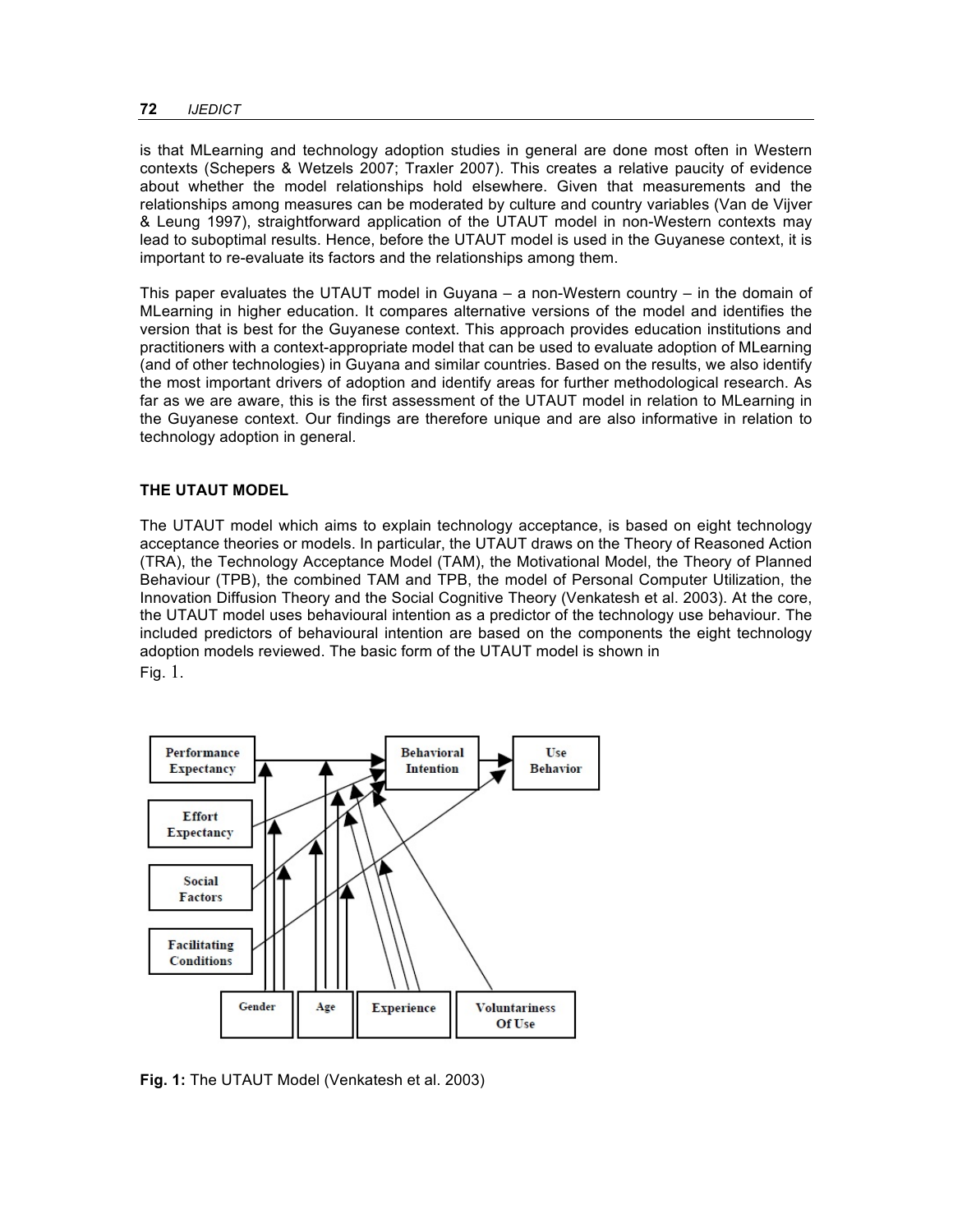In addition to behavioural intention and use behaviour, the UTAUT model consists of four constructs:

- *Performance Expectancy:* The degree to which the individuals believe that the use of the technologies will results in performance gains. This may also be viewed as the perceived usefulness of the technologies.
- *Effort Expectancy:* The ease of use of the technologies.
- *Social Factors:* The extent to which the individuals believe that important others believe that they should use the technologies.
- *Facilitating Conditions:* The perceived extent to which the organisational and technical infrastructure required for the support of the technologies exist.

The model also includes four moderating variables: age, gender, education and voluntariness of use.

In the UTAUT model, performance expectancy, effort expectancy, and social factors have direct effects on behavioural intention, which along with facilitating conditions have direct effects on use behaviour. The effects of interactions of each of performance expectancy, effort expectancy and social factors with each of age and gender; interactions of experience with each of effort expectancy and social factors; and an interaction of voluntariness of use and social factors on behavioural intention are also included. Finally, there are effects of interactions of age and facilitating conditions and experience and facilitating conditions on use behaviour (Venkatesh et al. 2003).

Although, attitude which refers to the individuals' feelings (positive or negative) towards the use of the technologies (Fishbein & Ajzen 1975) is an important component of the TRA and the TAM, it is not explicitly included in the UTAUT model. According to Venkatesh et al. (2003), the effect of attitude on behavioural intention is spurious and it emerges only when performance expectancy and effort expectancy are omitted from the model. This means that attitude towards the use of the technologies does not provide enough unique information beyond that which is already provided jointly by performance expectancy and effort expectancy.

## **THE UTAUT RELATIONSHIPS**

Venkatesh et al. (2003) indicates that the UTAUT model explains approximately 70% of the variance in behavioural intention. However, other researchers find lower explanatory powers; 64.5% (Wang & Shih 2009), 63.1% (Al-Gahtani, Hubona, & Wang 2007), 35.3% without interactions and 39.1% with interactions (Teo 2011). The reliability and validity of the model are also general confirmed (Al-Gahtani et al. 2007; Bandyopadhyay & Fraccastoro 2007; Habboush, Nassuora, & Hussein 2011; Nassuora 2012; Teo, 2011; van Raaij & Schepers 2008; Wang & Shih 2009), but consensus on the nature of the relationships among the factors is not always achieved.

Research results for the UTAUT relationships have shown many inconsistencies. Some find a positive effect of performance expectancy on behavioural intention (Al-Gahtani et al. 2007; Bandyopadhyay & Fraccastoro 2007; Im, Hong, & Kang 2011; Nassuora 2012; Wang & Shih 2009), but Jairak et al. (2009) find no such effect. There is more general agreement on a positive impact of effort expectancy (Bandyopadhyay & Fraccastoro 2007; Im et al. 2011; Jairak et al. 2009; Nassuora 2012; Wang & Shih 2009). In addition, whereas some report a positive effect of social factors (Bandyopadhyay & Fraccastoro 2007; Im et al. 2011; Jairak et al. 2009; Wang & Shih 2009), Nassuora (2012) finds no such effect. Venkatesh et al. (2003) also indicate that the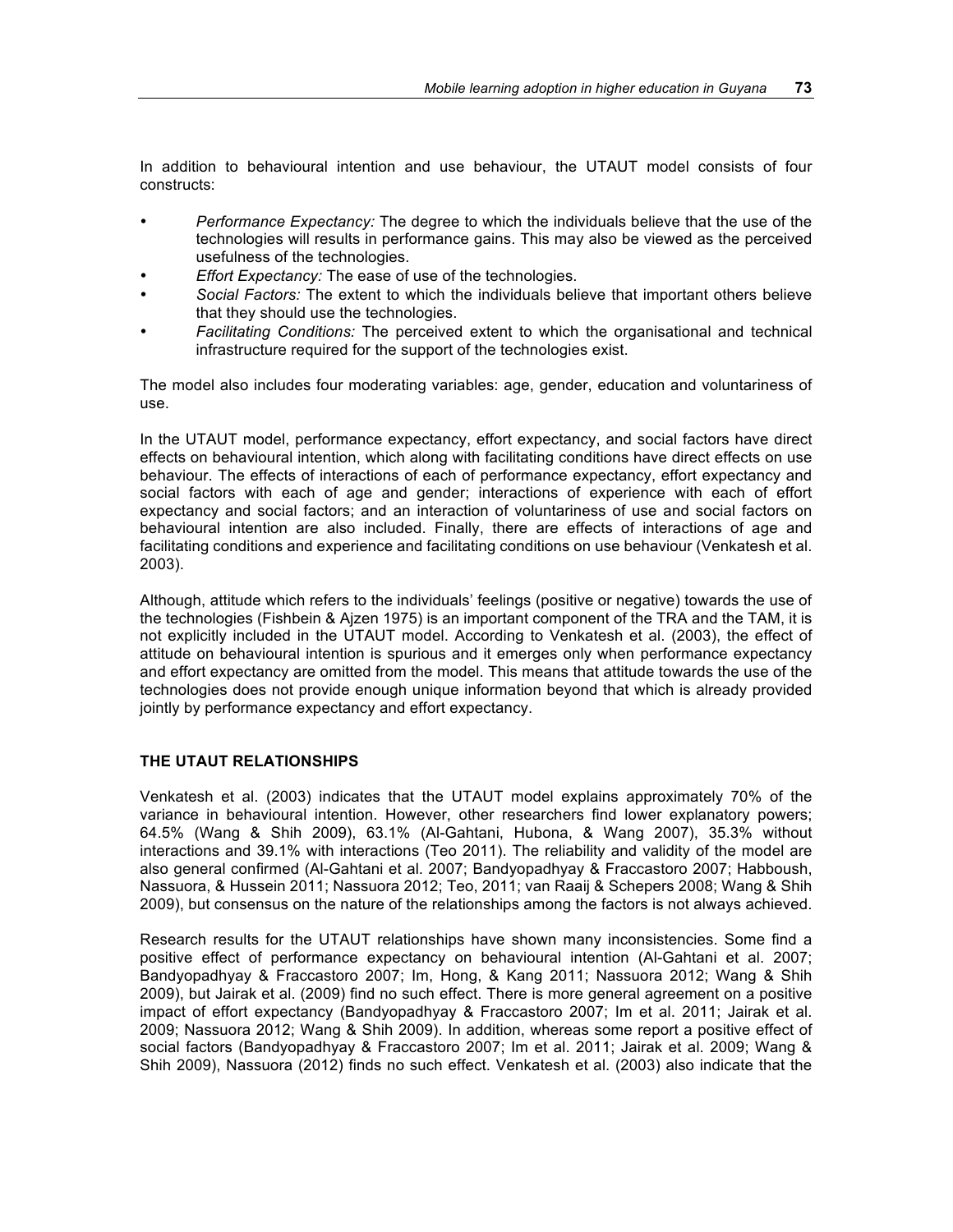interaction terms are necessary for a significant effect of social factors to emerge. This is confirmed by Al-Gahtani et al. (2007), but contradicted by Jairak et al. (2009) who find a positive impact of social factors without including the interactions.

Some relationships that are hypothesised to not exist in the UTAUT model are also investigated by researchers and the findings are sometimes in conflict with the expectations based on the UTAUT model. The UTAUT model does not include an effect of facilitating conditions on behavioural intention since it is expected to be non-significant once both performance expectancy and effort expectancy are included (Venkatesh et al. 2003). Some studies confirm this (Al-Gahtani et al. 2007; Im et al. 2011; Nassuora, 2012; Wang & Shih 2009), but Jairak et al. (2009) report a positive effect of facilitating conditions. Researchers also investigate the influence of attitude towards the use of the technologies on behavioural intention. With both performance expectancy and effort expectancy included, Nassuora (2012) and Jairak et al. (2009) indicate that attitude impacts positively on behavioural intention. This latter result contradicts Venkatesh et al.'s (2003) indication that the effect of attitude is spurious.

With attitude included in the model, it is possible to study its relationships with the UTAUT factors. In this regard, researchers report that social factors impact positively on attitude (Jairak et al. 2009; Nassuora 2012). However, Jairak et al. (2009) find that performance expectancy and effort expectancy have positive effects on attitude whereas Nassuora (2012) finds no such effects. Finally, Nassuora (2012) reports a positive impact of facilitating conditions on attitude, but Jairak et al. (2009) find no such relationship.

The reported inconsistencies in the explanatory powers and the effects of the UTAUT variables may be due to variety in the data analysis techniques employed or to culture and country level differences. To illustrate these points, we compare three of the cited studies. Whereas Im, Hong, and Kang (2011) use structural equations modelling, Jairak et al. (2009) and Nassuora (2012) employ principal components analysis and principal axis factoring respectively. In addition, Im et al. (2011) use data from the United States and Korea while Jairak et al. (2009) and Nassuora (2012) use data from Thailand and Saudi Arabia respectively. Although there are differences in both the methods of analysis and the countries in which the studies are conducted, the effect of culture (or country) has important consequences. For example, using joint modelling of the UTAUT relationships and the effect of country, Im et al. (2011) confirm a moderating role of country. In addition, Al-Gahtani et al. (2007) relate the relative importance in the UTAUT relationships in Saudi Arabia to other contexts to known relative levels of cultural variables.

Culture can result in differences in the typical behaviours and attitudes associated with certain constructs resulting in alternative interpretations of the same items (Van de Vijver & Poortinga 1997; Van de Vijver & Tanzer 2004). It can also affect construct coverage by the proposed items, and stimulus familiarity (Van de Vijver & Leung 1997). Furthermore, culture can affect the relative importance of the relationships among the constructs (Im et al. 2011; Al-Gahtani et al. 2007). Consequently, both the measurements of the constructs and the relationships between the constructs measured by the items may differ from one culture (or country) to another. A relevant example is found in the study by Straub et al. (1997), which finds that the TAM model holds in the United States and Switzerland but not in Japan. It is therefore always important to re-evaluate even popular models whenever they are applied to a different country/cultural context: both the measurement of the constructs and the relationships among them should be re-evaluated. By evaluating the UTAUT measures and relationships in Guyana, this study determines whether or not the model is appropriate for this context.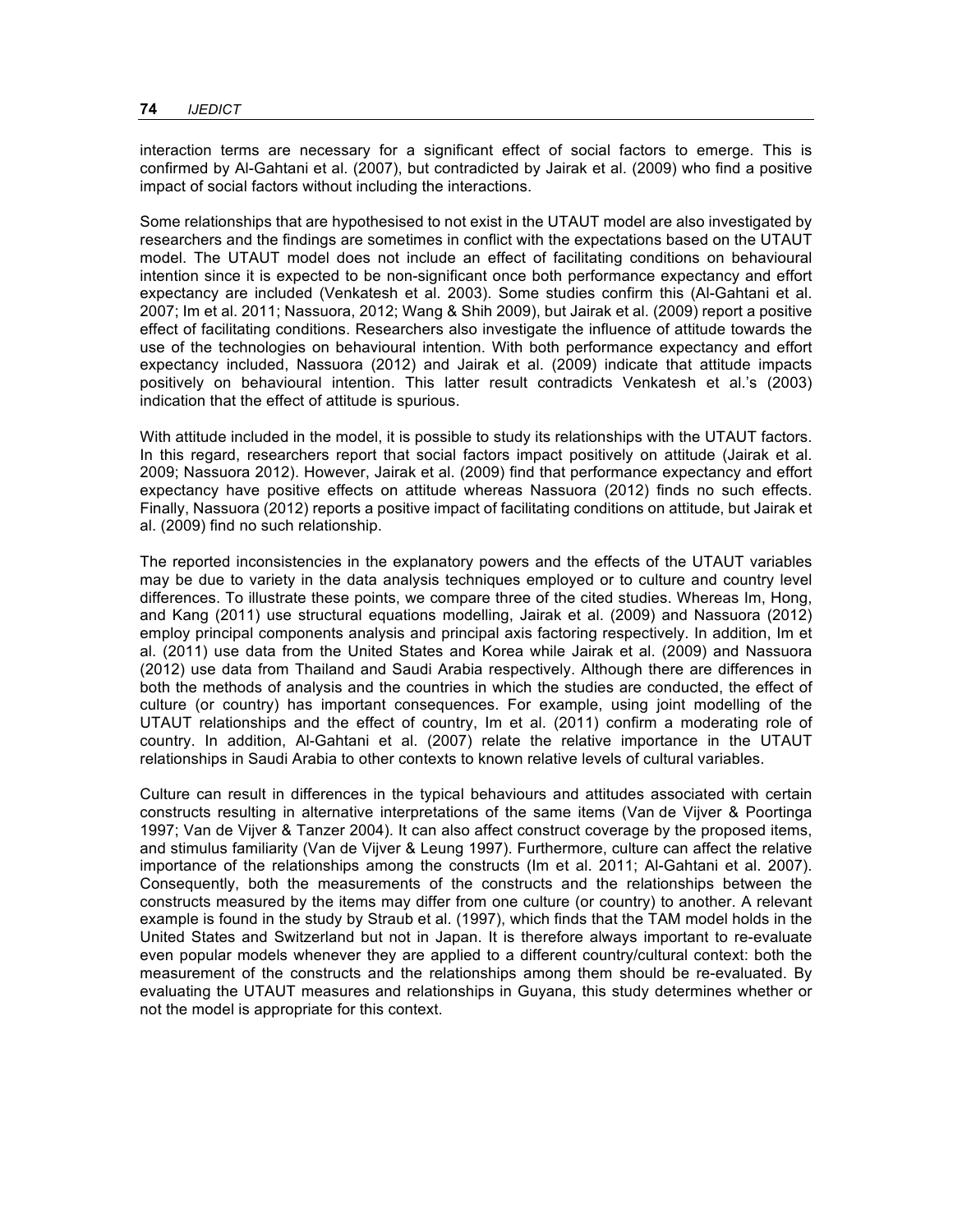#### **HYPOTHESES**

This study is conducted at the University of Guyana. In spite of the inconsistencies in the effects observed in the literature, we expect to find confirmation of the basic form of the UTAUT model. We advance the following hypotheses, which are consistent with the projections based on the UTAUT model.

**Hypothesis 1:** Performance expectancy is positively related to behavioural intention. **Hypothesis 2:** Effort expectancy is positively related to behavioural intention. **Hypothesis 3:** Social factors are positively related to behavioural intention.

One of the UTAUT hypotheses is that attitude towards the use of the technologies has no effect on behavioural intention once the effects of performance expectancy and effort expectancy are controlled. Consequently, attitude is not explicitly included in the UTAUT model. However, the studies that include attitude (Jairak et al. 2009; Nassuora 2012) find that it impacts positively on behavioural intention. These two studies are conducted in non-Western countries. We therefore believe that in such contexts, an explicit measure of attitude provides unique information beyond that provided jointly by performance expectancy and effort expectancy. We advance as the fourth hypothesis:

**Hypothesis 4:** Attitude towards the use of the technologies for learning is positively related to behavioural intention.

The inclusion of attitude enables investigation of its relationships with the UTAUT factors. Except for the agreement on a positive effect of social factors on attitude, the literature show inconsistencies in relation to the effects of the UTAUT factors on attitude, but whenever an effect on attitude is found, it is positive. In spite of the inconsistencies observed in the literature, we expect that the following hypotheses about effects on attitude to hold:

**Hypothesis 5:** Performance expectancy is positively related to attitude.

**Hypothesis 6:** Effort expectancy is positively related to attitude.

**Hypothesis 7:** Social factors are positively related to attitude.

**Hypothesis 8:** Facilitating conditions are positively related to attitude.

The UTAUT model also indicates that facilitating conditions has no effects on behavioural intention, but we believe that whenever there are constraints on resources, facilitating conditions will become an important predictor of behavioural intention. We therefore include as a final hypothesis:

**Hypothesis 9:** Facilitating conditions are positively related to behavioural intention.

## **DATA**

The data for this study were collected by a web survey of the students of the University of Guyana between February and March, 2012. The questionnaire included a section on demographic information, a section on the use of various mobile devices and a third section on the UTAUT measurements. The instrument was tested with a group of 20 students before the final launching of the survey. These students were selected based on availability and willingness to participate. When the survey was launched, the invitations were sent by email to all registered students and they were asked to participate on a voluntary basis without any incentives. In total, 322 completed responses were obtained and this represents a response rate of approximately 5% of which 43.4%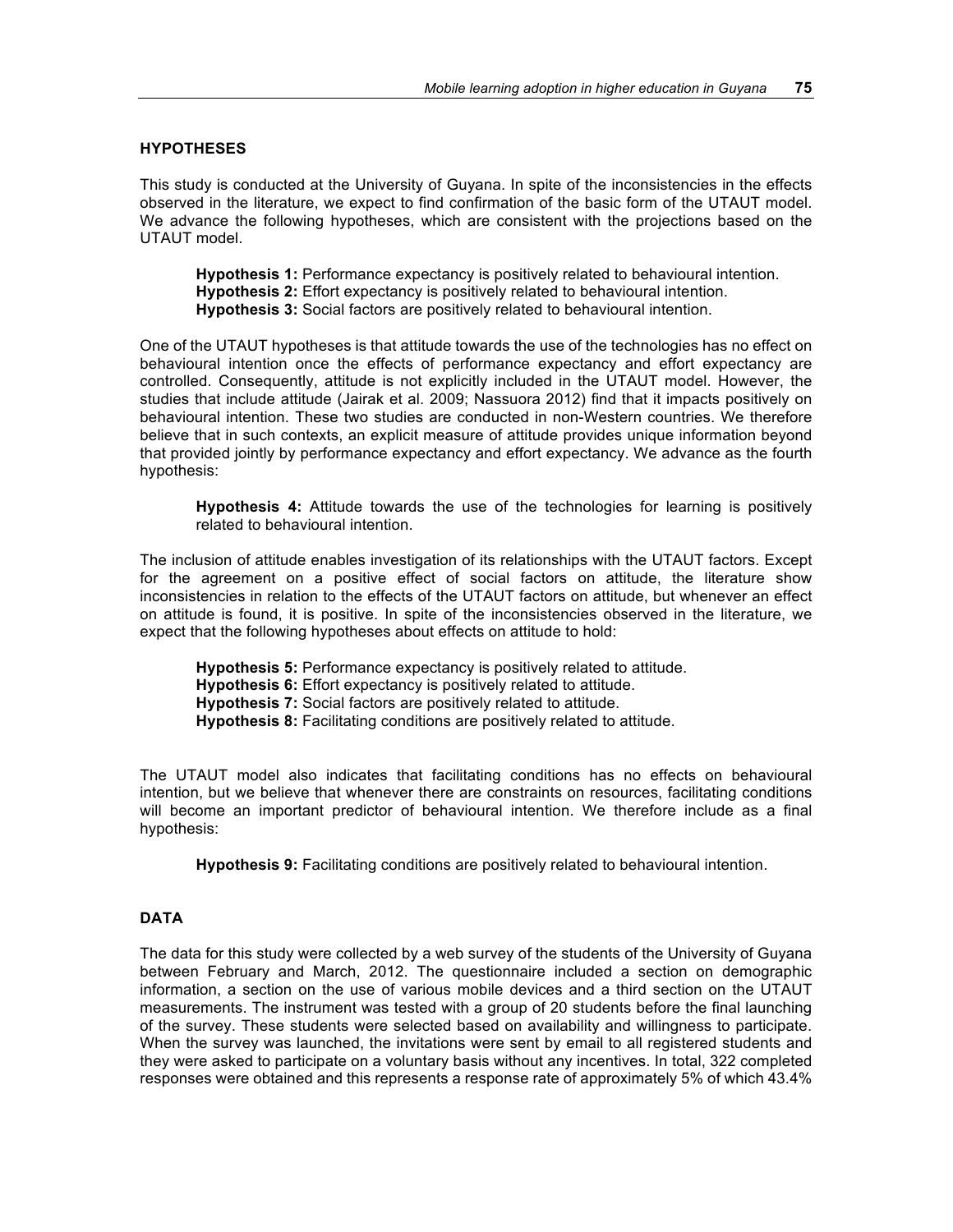are from males. This low response rate may be due to several reasons including unfamiliarity (first university-wide web survey at the institution). The distribution of the ages of the respondents is as follows: 16-20; 34%, 21-25; 35.4%, 26-30; 13.3%, and over 30: 17.3% and each faculty is represented in the data: Science (all sciences); 48.72%, Social Science; 37.42% and Education and Humanities; 13.86%.

The UTAUT factors along with attitude are measured by the items shown in Table 1. Each item is scored on a 5-point fully labelled rating scale with the agree/disagree format. These items are common in many MLearning studies (for example, Jairak et al. 2009), but it is often necessary for researchers to adapt the item wording to suit the context. For the current study, the items were modified to enhance comprehension by the respondents, based on feedback from the pilot exercise.

| Construct          | Item Code Item   |                                                                        |
|--------------------|------------------|------------------------------------------------------------------------|
| Performance        | PE <sub>1</sub>  | Mobile Technologies are useful in education in general.                |
| Expectancy         | PE <sub>2</sub>  | Using mobile technologies enable students to accomplish tasks more     |
|                    |                  | quickly.                                                               |
|                    | PE3              | Mobile technologies would improve students' performance.               |
|                    | PE4              | Mobile technologies would increase students' productivity.             |
| Effort             | EE1              | Mobile technologies are easy to use.                                   |
| Expectancy         | EE2              | Finding or using features in mobile technologies is easy.              |
|                    | EE3              | Learning to operate mobile technologies is easy.                       |
| Social Factors SF1 |                  | People who influence my behaviour think that I should use mobile       |
|                    |                  | technologies.                                                          |
|                    | SF <sub>2</sub>  | People who are important to me think that I should use mobile          |
|                    |                  | technologies for learning.                                             |
|                    | SF <sub>3</sub>  | University teachers are supportive of the use of mobile technologies.  |
| Facilitating       | FC <sub>1</sub>  | In general, my University campus has support for mobile learning.      |
| Conditions         | FC <sub>2</sub>  | In general, the country in which my university campus is located has   |
|                    |                  | support (infra-structure, policies etc.) for mobile learning.          |
|                    | FC <sub>3</sub>  | I have the resources necessary to use m-Learning.                      |
|                    | FC4              | I have the knowledge necessary to use m-Learning.                      |
|                    | FC <sub>5</sub>  | Support from an individual or service is available when problems are   |
|                    |                  | encountered with m-Learning technologies.                              |
| Attitude           | ATT <sub>1</sub> | Using m-Learning technologies is a good idea.                          |
|                    | ATT <sub>2</sub> | I would like to use m-Learning technologies.                           |
|                    | ATT <sub>3</sub> | I believe that working with m-Learning technologies would be fun.      |
| Behavioural        | BI1              | I intend to use m-Learning technologies in the next semester.          |
| Intention          | B <sub>12</sub>  | I predict I will use m-Learning technologies in my courses in the next |
|                    |                  | semester.                                                              |
|                    | B <sub>13</sub>  | I have a plan to use m-Learning technologies in the near future.       |

*Table 1: The UTAUT Items*

Scale labels: 1 – Strongly disagree , 2 – Disagree, 3 – Neither Agree nor Disagree, 4 –Agree, 5 – Strongly Agree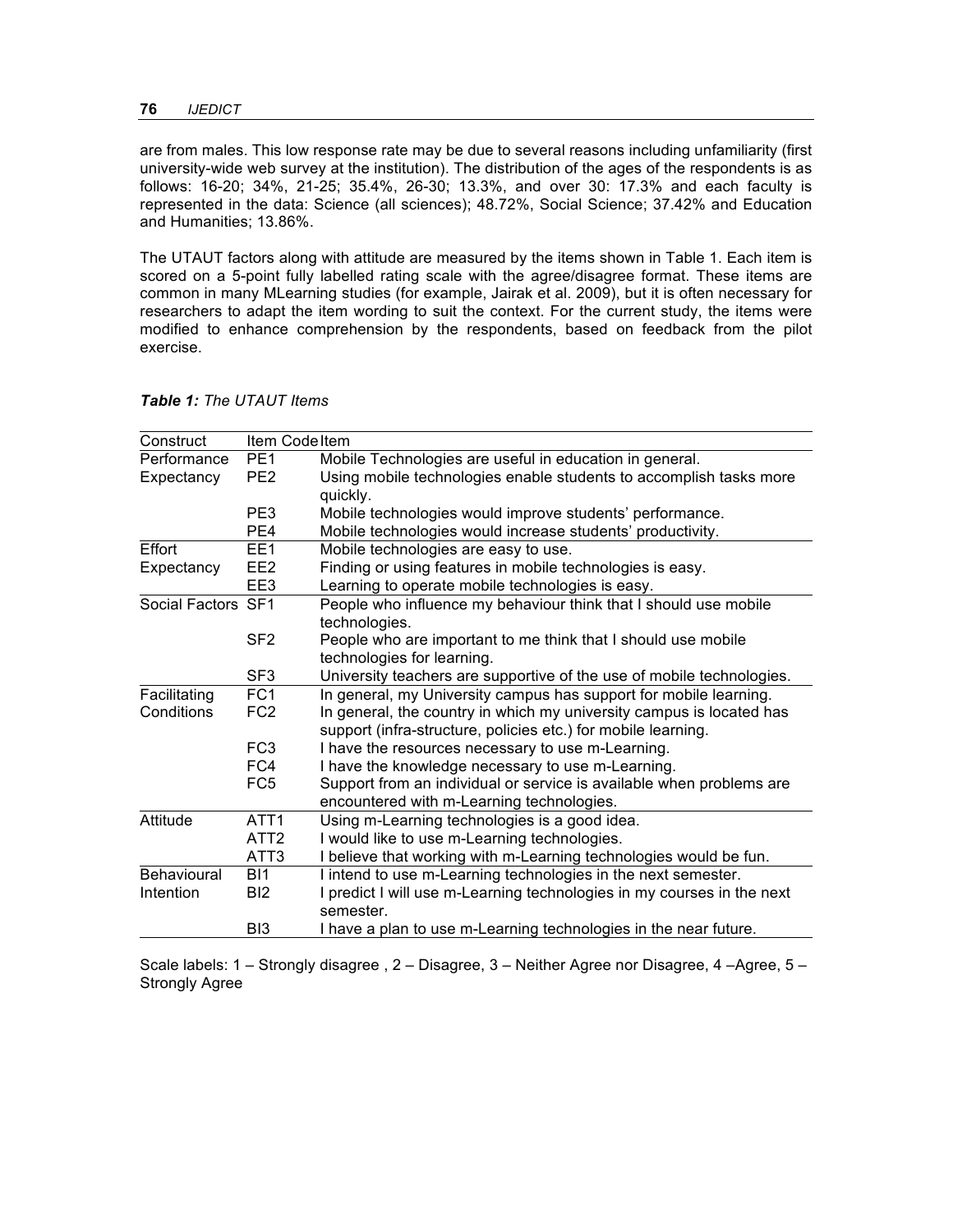#### **METHOD**

To analyse the data, we use structural equation modelling with latent variables in Mplus 7. Structural equation modelling is a combination of confirmatory factor analysis and path analysis. Confirmatory factor analysis allows specification of the construct-item relationships so that they can be tested against the theory whereas exploratory techniques such as principal components analysis and principal axis factoring do not allow the researcher to specify the paths. Confirmatory factor analysis and structural equation modelling are therefore determined to be better for testing the UTAUT theory than the exploratory techniques.

With large sample sizes, the Chi-square statistic becomes too sensitive; hence, we rely on alternative fit indices for overall model fit evaluation (Chen 2007). We use the Root Mean Squared Error (RMSEA) less than or equal to 0.06 and the Comparative Fit Index (CFI) greater than or equal to 0.95 to indicate that the model fits the data adequately (Hu & Bentler 1999). The Chi-square statistic is used to assist in the evaluation of nested models when modifications are required.



*Figure 2: Model 3 – The Effect of Attitude*

In total, three structural equation models with latent variables are estimated. In the first case, only the UTAUT factors (performance expectancy, effort expectancy, social factors, facilitating conditions) with effects on behavioural intention as indicated by Venkatesh et al. (2003) are included. This model provides preliminary tests of the first three hypotheses. In the second case, the facilitating conditions factor which according to Venkatesh et al. (2003) does not predict behavioural intention is inserted and the results are compared to those of the first model. This second model provides a preliminary test of Hypothesis 9 and a retest of the first three hypotheses with the effect of facilitating conditions on behavioural intention controlled. Finally, attitude is inserted, Hypothesis 4 to Hypothesis 8 are evaluated and each of the hypotheses tested in the previous models are re-evaluated with the effect of attitude on behavioural intention and the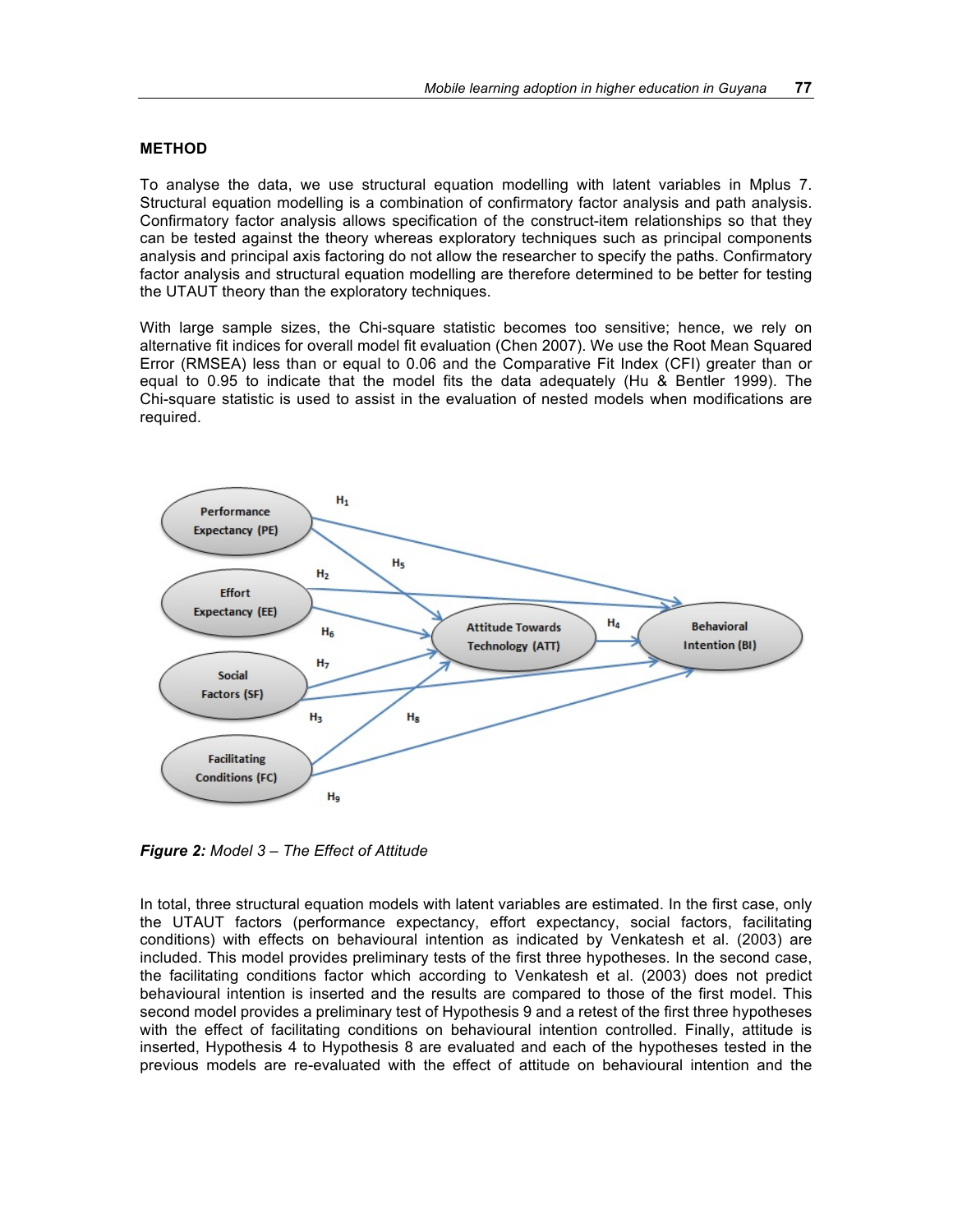effects of the UTAUT factors on attitude controlled. At the end of this sequence, the best model for the context under study is identified. However, before these models are estimated, the measurements of the latent variables based on the Guyanese data are re-evaluated (factorial validity) using confirmatory factor analysis. The full structural model including attitude (third model estimated) is depicted in

Figure *2*.

## **RESULTS**

#### *Factorial Validity of the UTAUT Constructs*

The internal consistency (Cronbach  $\alpha$ ) of each of the factors exceeds 0.7 (see Table 2) and is hence adequate (Hair, Black, Babin, Anderson, & Tatham 2006). However, the initial confirmatory factor analysis model which includes performance expectancy, effort expectancy, social factors, facilitating conditions and behavioural intention results in a poor fitting model with respect to the *RMSEA* and CFI( $\chi^2_{125}$  = 417.195, *RMSEA* = 0.085, *CFI* = 0.919). A large modification index (136.372) occurs for the error covariance between the first two indicators of facilitating conditions (expected change 0.575). Freeing this covariance results in a drop in the Chi-square value of 157.33 for one degree of freedom and a significantly better fitting model overall  $(\chi^2_{124} = 259.865, RSMEA = 0.058, CFI = 0.962)$ . The two items in question are similar in content. One of these items (FC1) is about support for MLearning at the university campus and the other (FC2) is about support at the level of the country (see Table 1). It is evident that the respondents see these two as overlapping. The correlation between the error terms therefore seems appropriate.

Although the revised model fits well overall, there is still a large modification index (48.656) for the covariance between the error terms of the third (PE3) and fourth (PE4) indicators of performance expectancy. In this case, one item is about improved performance while the other is about improved productivity (see Table 1). Apart from the possibility that the respondents may have misunderstood the difference between the two keywords, productivity and performance may well be correlated. We therefore free this covariance. The statistics and indices for the resulting model  $(\chi^2_{123} = 216.611, RMSEA = 0.049, CFI = 0.974)$  indicate that it is a better fit to the data.

The convergent validity of the items is judged based on the size of the standardised factor loadings (see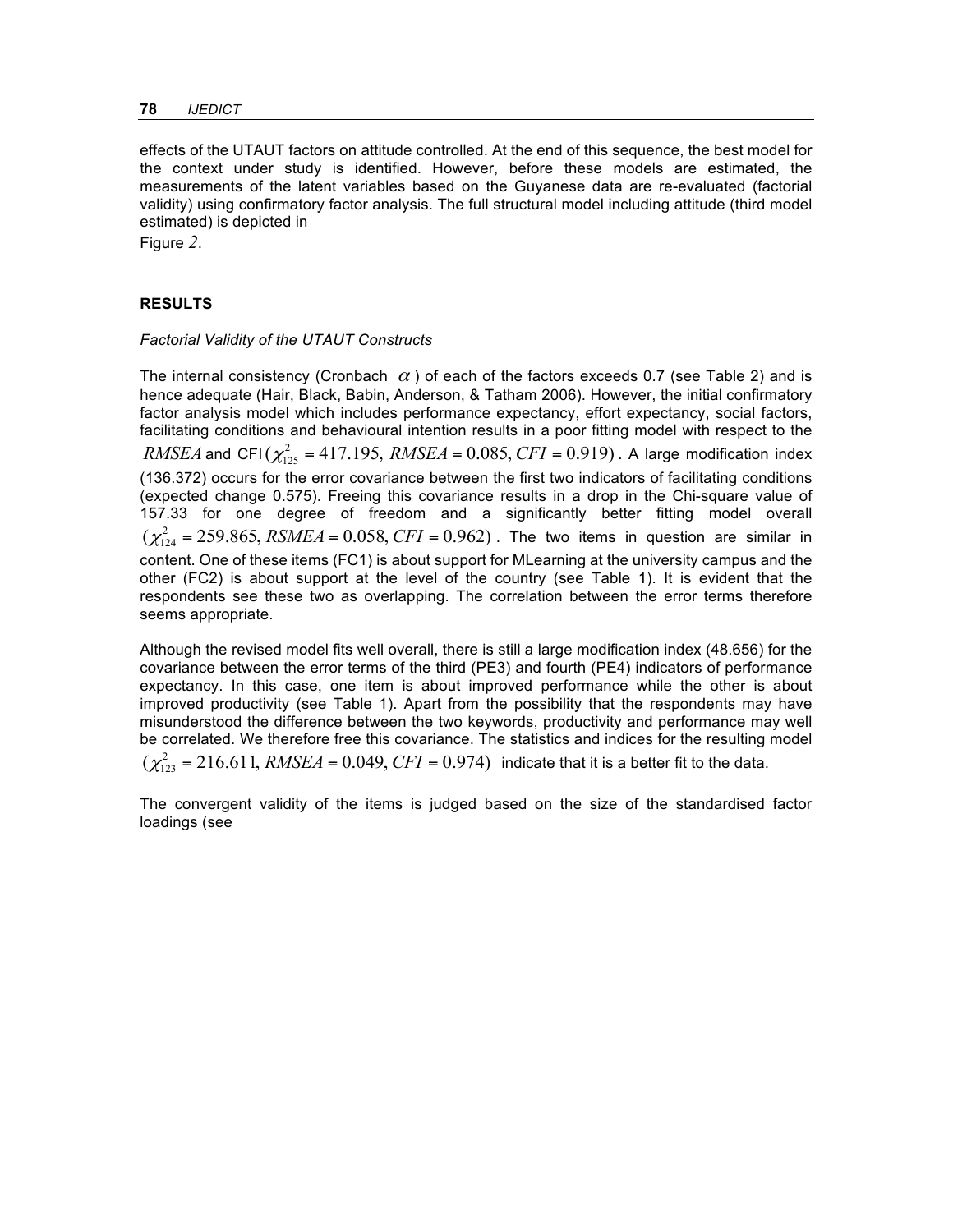Table *2*). With the exception of three loadings, all the item loadings exceed 0.7 and hence, the items per factor show adequate convergent validity (Fornell & Larcker 1981). The average variance extracted (AVE) also exceeds 0.5 in each case except for the facilitating conditions factor (see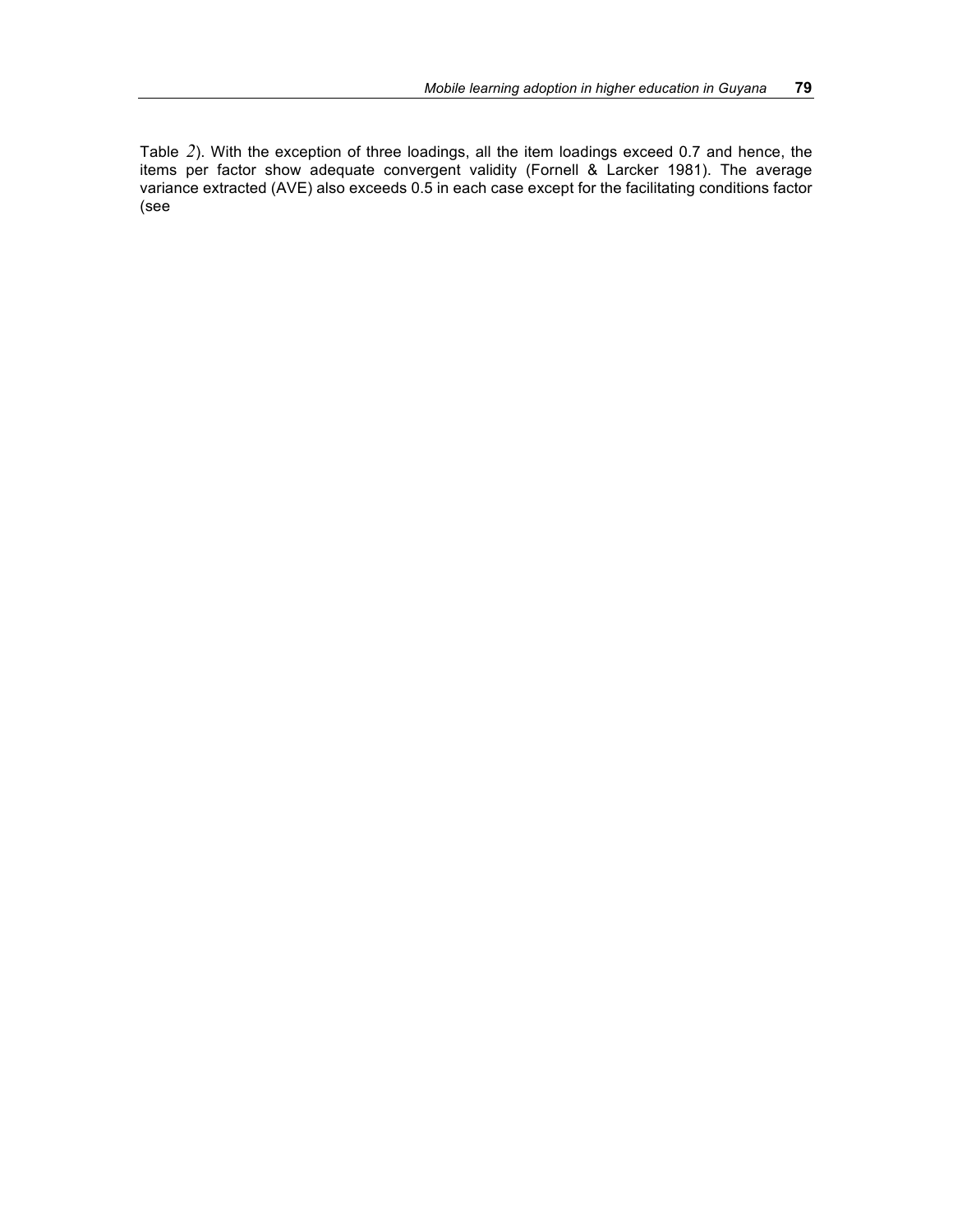Table *2*). With the exception of facilitating conditions, the factors therefore show adequate convergent validity. The freed correlation between FC1 and FC2 results in a drop in the factor loadings for the two items and consequently in the low AVE. However, as highlighted earlier, the freed correlation is interpretable and it is also responsible for a substantially better fitting model. Overall, the data supports the formation of the UTAUT factors, but the low loadings for SF3, FC1 and FC2 are limitations on this study since these inflate the unexplained variance in the measurement models. In the case of the facilitating conditions construct, we use the third item to scale the factor in subsequently estimated models.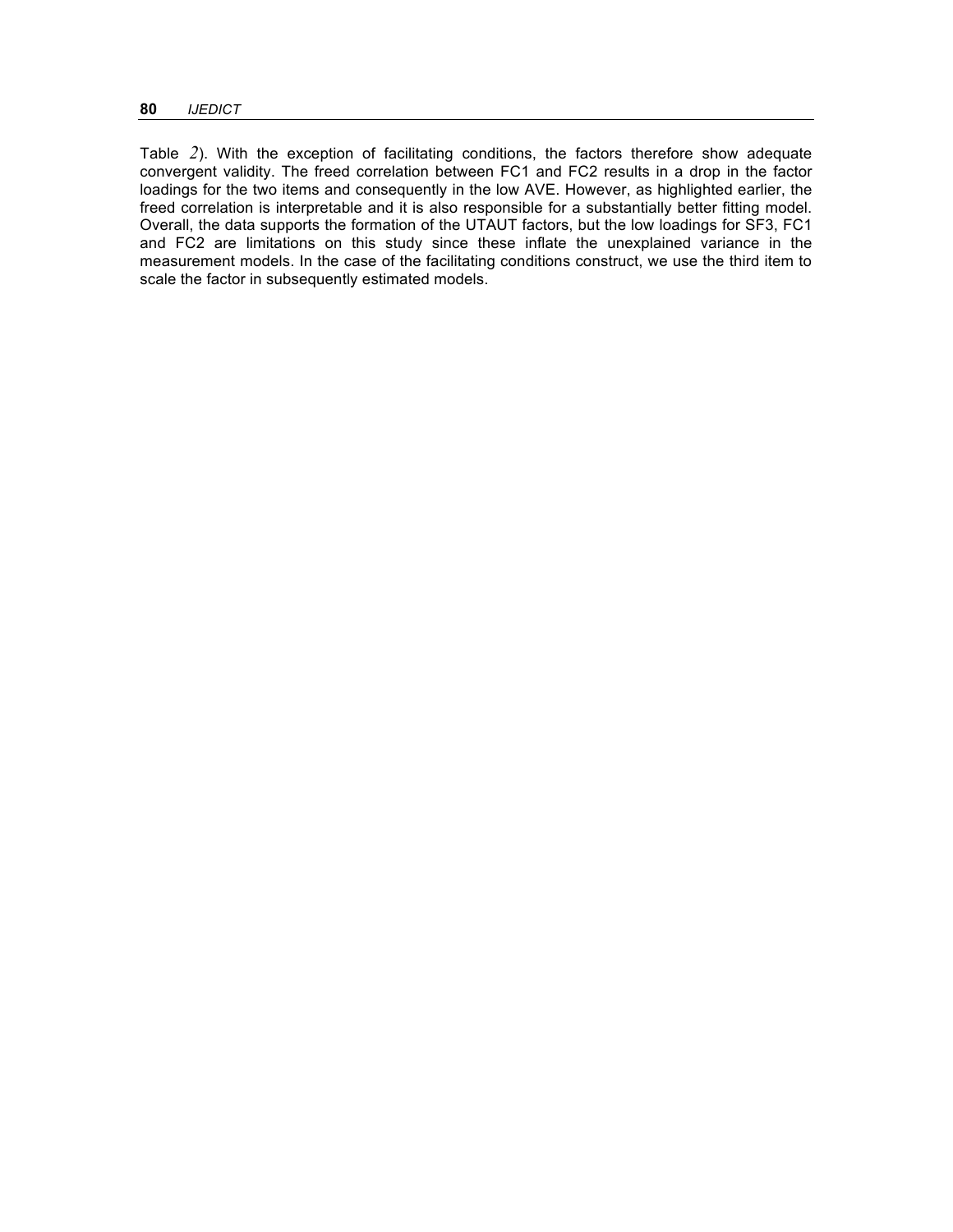| Item                          | Performance         | Effort     | Social  | Facilitating<br>Conditions | <b>Behavioural</b> |
|-------------------------------|---------------------|------------|---------|----------------------------|--------------------|
| PE <sub>1</sub>               | Expectancy<br>0.744 | Expectancy | Factors |                            | Intention          |
| PE <sub>2</sub>               | 0.809               |            |         |                            |                    |
|                               |                     |            |         |                            |                    |
| PE3                           | 0.773               |            |         |                            |                    |
| PE4                           | 0.762               |            |         |                            |                    |
| EE1                           |                     | 0.860      |         |                            |                    |
| EE <sub>2</sub>               |                     | 0.905      |         |                            |                    |
| EE3                           |                     | 0.878      |         |                            |                    |
| SF <sub>1</sub>               |                     |            | 0.888   |                            |                    |
| SF <sub>2</sub>               |                     |            | 0.935   |                            |                    |
| SF <sub>3</sub>               |                     |            | 0.452   |                            |                    |
| FC <sub>1</sub>               |                     |            |         | 0.374                      |                    |
| FC <sub>2</sub>               |                     |            |         | 0.503                      |                    |
| FC <sub>3</sub>               |                     |            |         | 0.779                      |                    |
| FC4                           |                     |            |         | 0.745                      |                    |
| FC <sub>5</sub>               |                     |            |         | 0.741                      |                    |
| BI <sub>1</sub>               |                     |            |         |                            | 0.927              |
| BI <sub>2</sub>               |                     |            |         |                            | 0.910              |
| BI <sub>3</sub>               |                     |            |         |                            | 0.769              |
| Average variance<br>extracted | 0.597               | 0.777      | 0.622   | 0.421                      | 0.760              |
| Cronbach alpha                | 0.875               | 0.911      | 0.789   | 0.797                      | 0.899              |

*Table 2: Items Loadings on the UTAUT Constructs*

The factor loadings are standardised using the STDYX standardisation. See Table 1 for the items referred to in the first column of this table.

## *Table 3: Discriminant Validity of the UTAUT Measurement Model*

|                                | Performance Effort<br>Expectancy | Expectancy | Social<br>Factors | Facilitating<br>Conditions | <b>Behavioural</b><br>Intention |
|--------------------------------|----------------------------------|------------|-------------------|----------------------------|---------------------------------|
| Performance Expectancy         | 0.773                            |            |                   |                            |                                 |
| <b>Effort Expectancy</b>       | 0.368                            | 0.881      |                   |                            |                                 |
| Social Factors                 | 0.635                            | 0.356      | 0.789             |                            |                                 |
| <b>Facilitating Conditions</b> | 0.428                            | 0.571      | 0.43              | 0.649                      |                                 |
| <b>Behavioural Intention</b>   | 0.595                            | 0.358      | 0.524             | 0.582                      | 0.872                           |

The square rood the average variance extracted is inserted on the diagonal and printed in bold.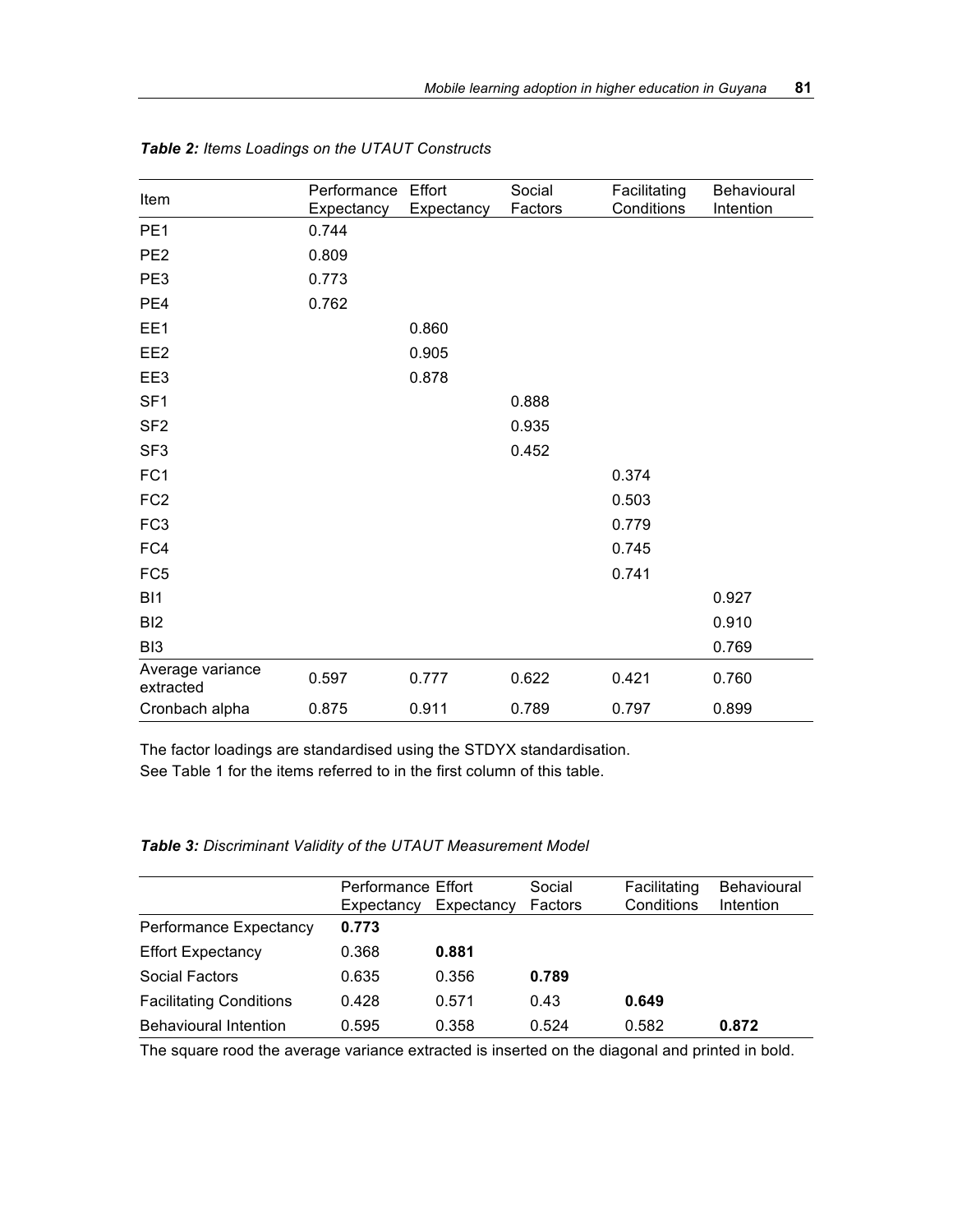#### **82** *IJEDICT*

To evaluate the discriminant validity of the factors, we compare the square root of the average variance extracted with the correlations among the factors (Fornell & Larcker 1981). Table 3 shows the correlations among the factors (off-diagonal elements) and the square root of the average variance extracted (diagonal elements). In each case, the square root of the average variance extracted exceeds the correlations of the respective factors with each of the other factors in the model. Discriminant validity is therefore achieved for each factor.

## *Model 1: The UTAUT Effects*

In this step, we estimate a SEM such that performance expectancy, effort expectancy and social factors impact directly on behavioural intention. The results indicate that the model fits the data well ( $\chi^2_{58}$  = 80.792, *RMSEA* = 0.035, *CFI* = 0.992 ). This model explains approximately 40.3% of the variance in behavioural intention (see Table 4). This falls below the 70% suggested by Venkatesh et al. (2003), but the model still appears to be useful. Each of the structural regression paths are significant thus tentatively confirming the first three hypotheses. We note here, in particular, that social factors have a significant effect on behavioural intention even without the specification of interaction terms.

## *Model 2: The Effect of Facilitating Conditions*

The second model which adds an effect of facilitating conditions on behavioural intention to the first model also fits the data well ( $\chi^2_{123} = 216.611, RMSEA = 0.049, CFI = 0.974$ ). It explains approximately 49.8% of the variance in behavioural intention (see Table 4). The explained variance again falls below 70%. In spite of this, this second model is preferred to the first because it reduces the degree of uncertainty in the prediction of behavioural intention.

All the specified regression effects are not significant in this second model. The inclusion of facilitating conditions results in a non-significant direct effect of effort expectancy. The perceived ease of use therefore seems to be related to the environmental conditions such that once the latter is accounted for jointly with performance expectancy and social factors, effort expectancy (ease of use) ceases to significantly affect behavioural intention. This second form of the model tentatively confirms the ninth hypothesis. It is important to note that based in the UTAUT model proposed by Venkatesh et al. (2003), there should be no effect of facilitating conditions and effort expectancy should influence behavioural intention positively. These results tentatively confirm the first and the third hypotheses which are upheld by the first model, but contradicts the second hypothesis.

## *Model 3: The Effect of Attitude*

The third model which adds an effect of attitude on behavioural intention and effects of performance expectancy, effort expectancy, social factors and facilitating conditions on attitude also fits the data well (  $\chi_{172}^2$  =  $321.928, RMSEA$  =  $0.052, CFI$  =  $0.967$  ). The standardized factor loadings for attitude are 0.864, 0.932 and 0.844 respectively which all exceed 0.7, and the construct has an average variance extracted of 0.776. The internal consistency (0.909) is also high and the square root of the average variance extracted (0.88) exceeds the correlation of attitude with each of the included factors. The measurement of this factor is therefore valid and reliable and it provides unique information in the model.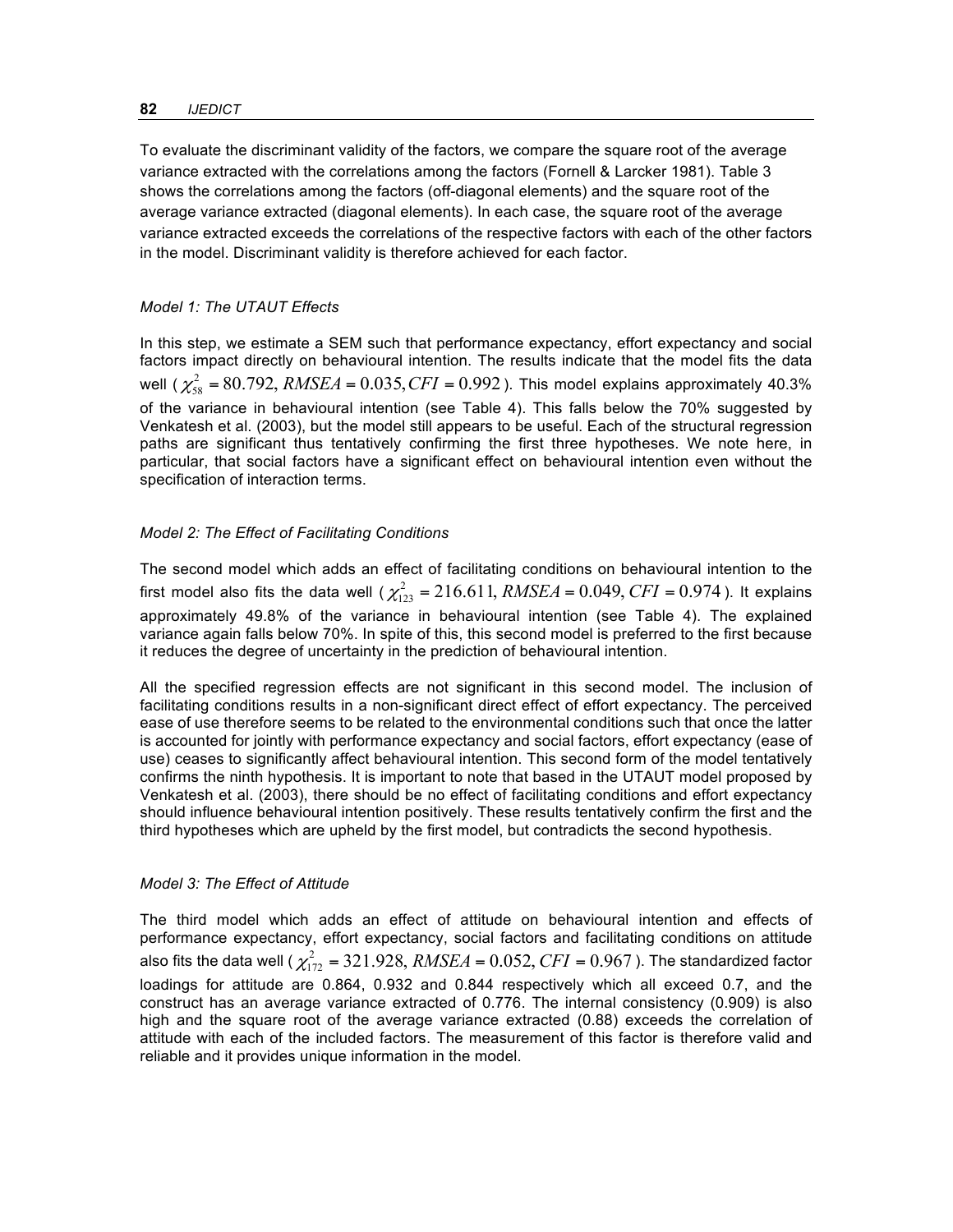The third model explains approximately 58.3% and 59.3% of the variance in attitude and behavioural intention respectively. The percentage for behavioural intention again falls below 70%, but it is relatively high. In fact, the explained variance is substantially higher than in the first two models. Model 3 is therefore preferred for the evaluation of MLearning adoption in higher education in Guyana.

The inclusion of attitude changes some of the direct effects on behavioural intention, but it is more informative to look at the total (net) effects. Table 4 shows the effect sizes (standardised effects) for the impacts of the various factors on attitude and behavioural intention. As observed, performance expectancy, effort expectancy and facilitating conditions have significant positive effects on attitude. Therefore, students with more positive perceptions about the usefulness (performance expectancy) of the mobile technologies for learning, who find them easier to use (effort expectancy), and students with more positive views of the facilitating conditions have more positive attitudes towards the use of mobile technologies. On the other hand, the social factors (social factors) do not predict attitude towards the use of the technologies. These results confirm each of the hypotheses about effects on attitude except Hypothesis 6 (about social factors). Performance expectancy has the most substantial influence on attitude followed by effort expectancy then by facilitating conditions. Therefore, the perceived benefit of the use of the technologies to learning is the most important determinant of attitude towards the mobile learning technologies.

| Model   |                              |                   |                      | Predictor |              |           |
|---------|------------------------------|-------------------|----------------------|-----------|--------------|-----------|
|         | Dependent                    | PerformanceEffort |                      | Social    | Facilitating | Attitude  |
|         |                              | Expectancy        | Expectancy           | Factors   | Conditions   |           |
| Model 1 | <b>Behavioural Intention</b> | $0.408**$         | $0.130*$             | $0.217**$ |              |           |
|         | $(R-sq = 0.430)$             | (0.071)           | (0.055)              | (0.070)   |              |           |
| Model 2 | <b>Behavioural Intention</b> | $0.348**$         | $-0.05(0.062)0.150*$ |           | $0.397**$    |           |
|         | $(R-sq = 0.498)$             | (0.069)           |                      | (0.068)   | (0.067)      |           |
| Model 3 | Attitude $(R-sq = 0.583)$    | $0.583**$         | $0.192**$            | 0.011     | $0.132*$     |           |
|         |                              | (0.063)           | (0.058)              | (0.065)   | (0.065)      |           |
|         | <b>Behavioural Intention</b> | 0.080             | $-0.136*$            | $0.141**$ | $0.333**$    | $0.468**$ |
|         | (R-sq=0.593)                 | (0.084)           | (0.058)              | (0.062)   | (0.063)      | (0.073)   |
|         | <b>Total Effect on</b>       | $0.353**$         | $-0.047$             | $0.146*$  | $0.395**$    | $0.468**$ |
|         | <b>Behavioural Intention</b> | (0.069)           | (0.062)              | (0.053)   | (0.067)      | (0.073)   |

| Table 4: Structural Relationships |
|-----------------------------------|
|-----------------------------------|

The estimates are presented as effects sizes (standardized) with the standard errors in brackets. \*Significant at the 5% level. \*\* Significant at the 1% level.

The total effects of performance expectancy, social factors, and facilitating conditions on behavioural intention are significant and positive. On the other hand, effort expectancy does not predict behavioural intention when the facilitating conditions are controlled. With attitude included, effort expectancy continues to have no net effect on behavioural intention. We therefore concede that the second hypothesis (about effort expectancy) is contradicted. With the exception of this hypothesis each of the hypotheses about the effects of the UTAUT factors on behavioural intention are confirmed. The directions of these effects are also consistent with those detected by Model 2. In addition, the significant positive impact of attitude confirms Hypothesis 4. In descending order of size, the significant net effects on behavioural intention are of attitude, facilitating conditions, performance expectancy and social factors.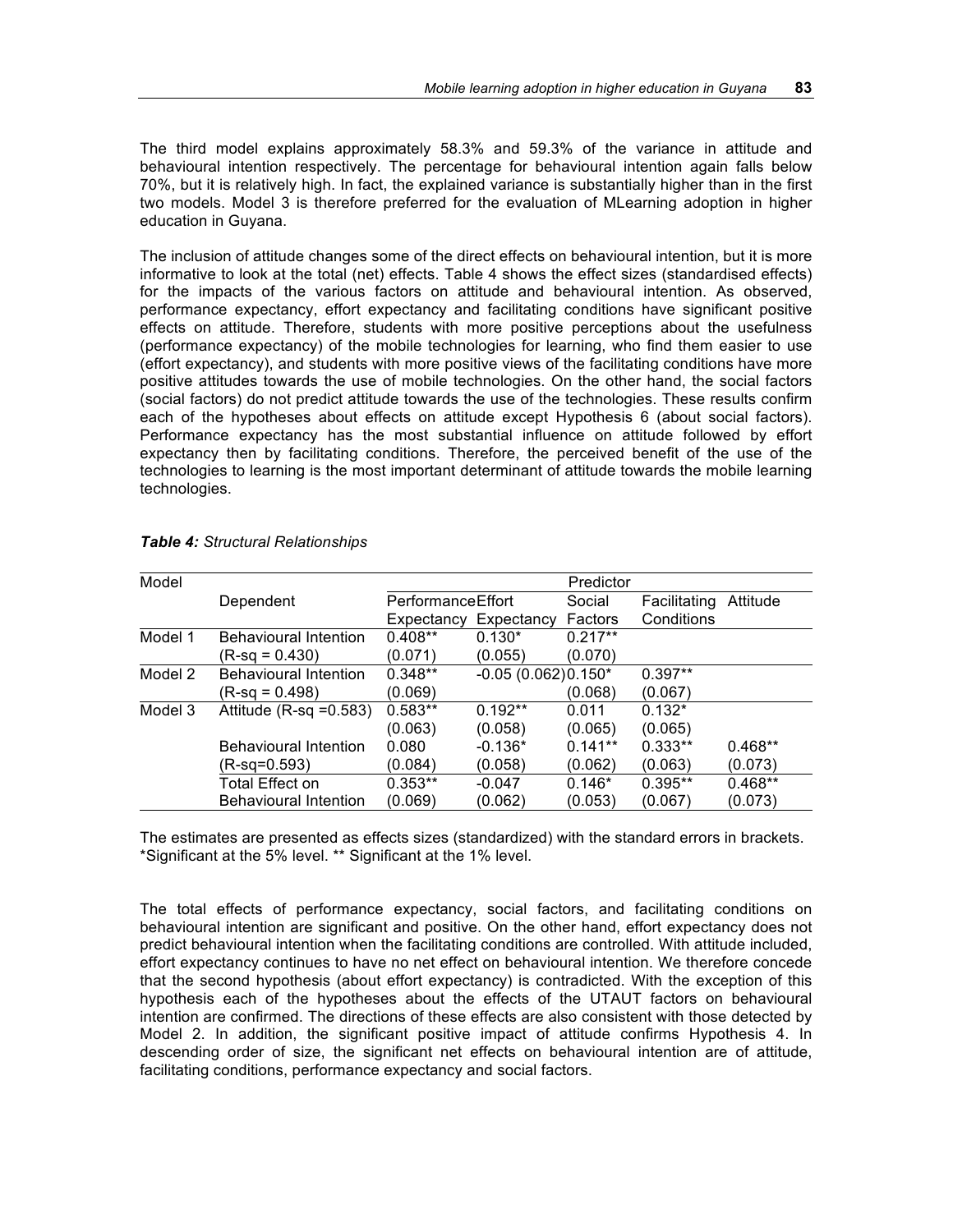#### **DISCUSSION AND CONCLUSION**

In this study, we find that the explanatory power of the UTAUT model falls below the 70% suggested by Venkatesh et al. (2003). However, interaction terms are not included (due to non-convergence during estimation). The inclusion of interaction terms can improve the explanatory power of the model, but substantial improvement is not guaranteed since the explanatory power can be low even with interactions included (for example, Teo 2011).

The results confirm several of the relationships in the UTAUT model as proposed by Venkatesh et al. (2003), but the UTAUT model is contradicted in four important ways:

- The facilitating conditions significantly affect behavioural intention even when the effects of performance expectancy and effort expectancy on behavioural intention are included.
- Effort expectancy does not have a significant effect on behavioural intention after the effect of the facilitating conditions is controlled.
- Interactions are not required for an effect of social factors on behavioural intention to emerge (consistent with Jairak et al. (2009) and Nassuora (2012)).
- Attitude significantly affects behavioural intention even with the inclusion of performance expectancy and effort expectancy (consistent with Jairak et al. (2009) and Nassuora (2012)).

Together these contradictions suggest that culture and country differences moderate the UTAUT relationships. The current study is conducted in a developing country while the UTAUT model and most MLearning studies are based on data collected in Western contexts. Resources are generally limited in developing countries and under such conditions, it is likely that the facilitating conditions will affect adoption. In this case, the findings are similar to those of Jairak et al. (2009) and Nassuora (2012). On the other hand, the results of studies from all non-Western countries are not the same. The lack of effect of effort expectancy on behavioural intention, in particular, appears to be unique to Guyana since for example, both Nassuora (2012) and Jairak et al. (2009) find that effort expectancy predicts behavioural intention even when the effects of the facilitating conditions and attitude are controlled. Furthermore, this particular result is in conflict with that reported by several studies (for example, Bandyopadhyay & Fraccastoro 2007; Im et al. 2011; Jairak et al. 2009; Nassuora 2012; Wang & Shih 2009). Omitting an effect of the facilitating conditions on behavioural intention as in the UTAUT model will lead to a spurious effect of effort expectancy in addition to the missed opportunity of recognising the importance of the facilitating condition to behavioural intention.

Attitude is not included in the original UTAUT model, but it has the largest effect on behavioural intention. Attitude towards the use of the mobile technologies for learning is hence the most important driver of adoption in the Guyanese context. Including an effect of attitude increases the explained variance for behavioural intention by 47.1% with respect to the first model and by 19.2% with respect to the second model. Further, without the inclusion of attitude, effort expectancy would be of no explanatory value in the current context. The model with attitude is the best of the three models tested for the study of MLearning adoption in Guyana. Although attitude is the most important predictor of behavioural intention, the remaining factors are also important since they either have significant net effects on behavioural intention or because they predict attitude. Facilitating conditions is the second most important determinant of behavioural intention. The facilitating conditions take precedence over both the usefulness (performance expectancy) and the effort expectancy (ease of use) of the technologies. Further, the usefulness of the technologies is more important in determining intention to adopt than how easy they are to use.

The differences between the UTAUT model as proposed by Venkatesh et al. (2003) and our findings suggest that to promote the adoption of MLearning, the context (country) must be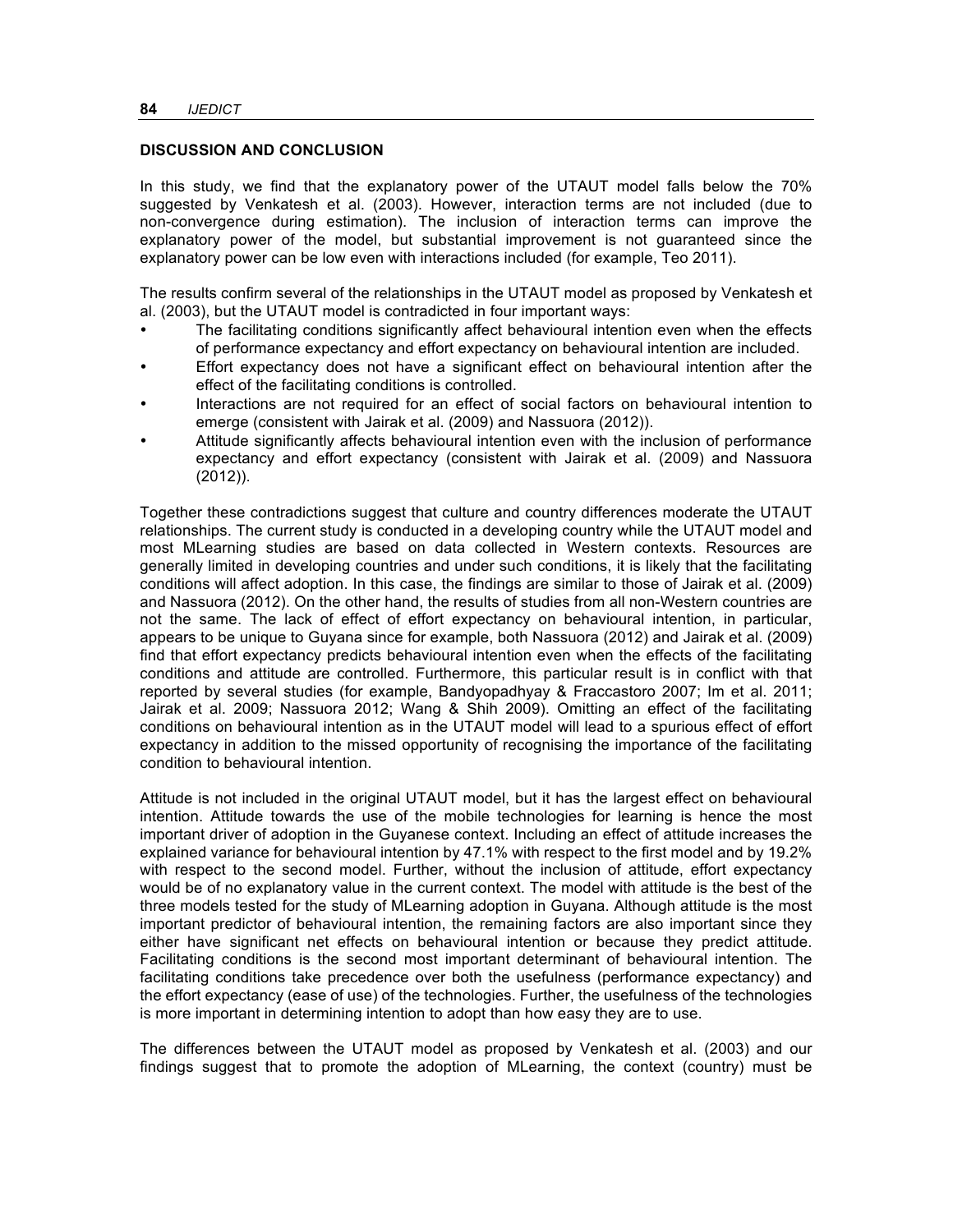considered. This conclusion may also be inferred from the studies that find important cultural effects on the relationships in the UTAUT model (for example, Im et al. 2011; Al-Gahtani et al. 2007). MLearning adoption strategies should be based on analysis conducted in the particular context in order to optimise their effectiveness. Furthermore, whenever the UTAUT model is used, it is prudent to include all the effects (including facilitating conditions on behavioural intention) on an exploratory basis to avoid possible non-detection of important relationships and the possible detection of spurious relationships.

Efforts to advance the adoption of MLearning in higher education in Guyana should focus on improving attitude towards the use of the technologies for education and on ensuring that the facilitating conditions are addressed (supported by Jairak et al. (2009)). These two variables are the most important determinants of adoption in Guyana. However, improved attitude also results from improvements in the conditions, positive views on the usefulness of the technologies for learning (performance expectancy) and with acquisition of the appropriate skills (effort expectancy). Social factors also play a role in influencing adoption. Hence, the supportiveness of lecturers and colleagues is important in promoting the adoption of MLearning. Overall, efforts to advance MLearning adoption need to be holistic.

## **LIMITATIONS AND DIRECTIONS FOR FUTURE RESEARCH**

This study has two important limitations. Firstly, the interaction terms are not included due to convergence issues during estimation. This means that the estimated models are not in the exact form as the original UTAUT model and as a result, the explained variance can be affected. Inclusion of the interaction terms may be successful if a larger data set is obtained. Secondly, the measurements are not adjusted for response styles and this can affect both the measurements of the factors and the relationships among the factors (Van Vaerenbergh & Thomas 2013; Thomas, Abts & Vander Weyden 2013). Response styles are the respondents' tendency use rating scales in systematic ways that are unrelated to the content of the items and they affect both the univariate and multivariate relationships in the data. Adjustments for response styles have not yet become common in the study of MLearning adoption and in this regard, the measurements in the current study are still consistent with the MLearning adoption literature. However, researchers should attempt to adjust the UTAUT measures for response styles in future research.

The findings of this study indicate a need for more cross-cultural evaluations of the UTAUT model to strengthen the current knowledge base. Such studies should focus simultaneously on Western and non-Western countries, but cross-national evaluation in non-Western countries alone will also be beneficial to the field. Apart from the Guyanese setting, there is also a need for similar studies on the UTAUT model in the Caribbean region.

The UTAUT factors (performance expectancy, effort expectancy, social factors and facilitating conditions) jointly explain 58.3% of the variance in attitude and 59.3% of the variance in behavioural intention. This presents the opportunity for research on additional variables that can predict the outstanding variance in these two factors. This line of research will advance the study of MLearning adoption and of technology adoption in general. The UTAUT model should also be investigated further in the Guyanese context, in domains other than MLearning in order to determine the generalizability of the results to technology adoption. Such studies should also attempt to determine whether modifications of the three items (SF3, FC1 and FC3) are necessary for the Guyanese context in general or if these low loadings are specific to MLeaning adoption.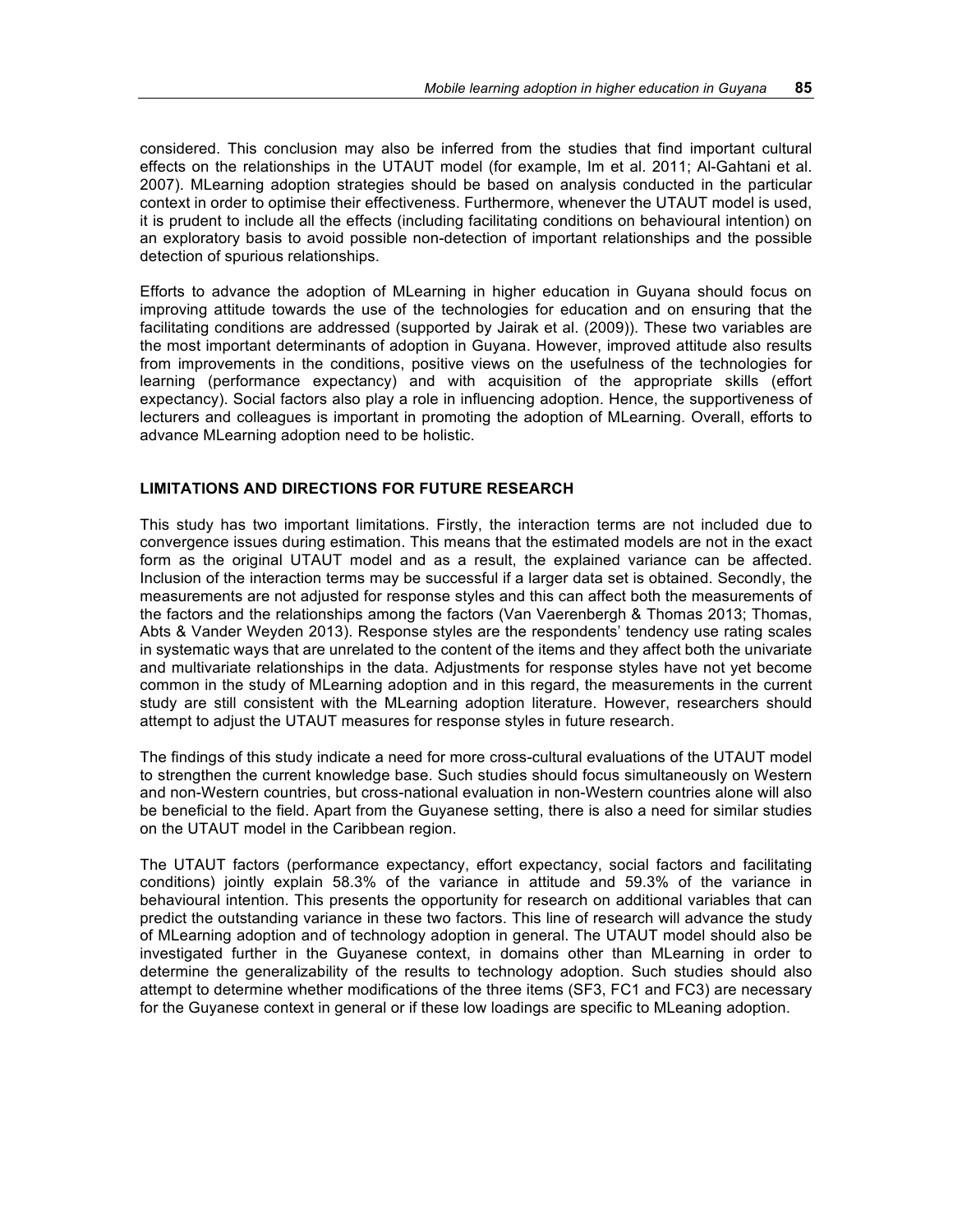#### **REFERENCES**

- Al-Gahtani, S. S., Hubona, G. S., & Wang, J. 2007, "Information Technology (IT) in Saudi Arabia: Culture and the Acceptance and Use of IT". *Information & Management*, vol.44, pp. 681–691.
- Bandyopadhyay, K., & Fraccastoro, K. A. 2007, "The Effect of Culture on User Acceptance of Information Technology". *Communications of the Association for Information Systems*, vol.19, pp. 522–543.
- Chen, F.F. 2007, "Sensitivity of Goodness of Fit Indexes to Lack of Measurement Invariance". *Structural Equation Modeling*, vol.14, pp.464–504.
- Cheon, J., Lee, S., Crooks, S. M., & Song, J. 2012, "An Investigation of Mobile Learning Readiness in Higher Education Based on the Theory of Planned Behavior". *Computers & Education*, vol.59, pp.1054–1064.
- El-Hussein, M. O. M., & Cronje, J. C. 2010, "Defining Mobile Learning in the Higher Education Landscape." *Educational Technology & Society,* vol. 13, pp. 12–21.
- Fishbein, M. and Ajzen, I. 1975, *Belief, Attitude, Intention, and Behavior: An Introduction to Theory and Research*, Addison-Wesley, Reading, MA.
- Fornell, C., & Larcker, D. F. 1981, "Evaluating Structural Equation Models with Unobservable Variables and Measurement Error". *Journal of Marketing Research*, vol.18, pp.39 – 50.
- Gaffar, K., Singh, L., & Thomas, T. 2012, "Are We Ready for Web 2.0? Evidence from a Caribbean University." The Caribbean Teaching Scholar, vol. 1, pp. 129 – 146.
- Habboush, A., Nassuora, A., & Hussein, A.R. 2011, "Acceptance of Mobile Learning by University Students". *American Journal of Scientific Research*, vol.22, pp.119–122.
- Hair, J. F., Black, B., Babin, B. J., Anderson, R. E., & Tatham, R. L. 2006, *Multivariate Data Analysis* (6th ed.). New Jersey: Pearson Prentice Hall.
- Hu, L., & Bentler, P.M. 1999, "Cutoff Criteria for Fit Indexes in Covariance Structure Analysis: Conventional Criteria Versus New Alternatives". Structural Equation Modeling: A Multidisciplinary Journal, vol.6, pp.1-55.
- Im, I., Hong, S., & Kang, M. S. 2011, "An International Comparison of Technology Adoption". *Information & Management*, vol.48, pp.1–8.
- Jairak, K., Praneetpolgrang, P., & Mekhabunchakij, K. 2009, "An Acceptance of Mobile Learning for Higher Education Students in Thailand". *Special Issue of the International Journal of the Computer, the Internet and Management*, vol.17(SP3), pp.36.1–36.8.
- Jeng, Y.-L., Wu, T.-T., Huang, Y.-M., Tan, Q., & Yang, S. J. H. 2010, "The Add-on Impact of Mobile Applications in Learning Strategies: A Review Study*." Educational Technology & Society*, vol. 13, pp. 3–11.
- Kukulska-Hulme, A., & Traxler, J. 2007, *Learning Design with Mobile and Wireless Technologies.* In H. Beetham, & R. Sharpe (Eds.), Rethinking Pedagogy for the Digital Age: Designing and Delivering E-learning, Routledge, London.
- Nassuora, A. B. 2012, "Student Acceptance of Mobile Learning for Higher Education". *American Academic & Scholarly Research Journal*, vol.4, pp.0–5.
- Negas, M.C., & Ramos, P. 2011, "Critical Factors in the Use of Mobile Learning by "Digital Natives" on Portuguese Teaching." *Proceeding of the European Conference on Information Management & Evaluation,* pp. 333-340.